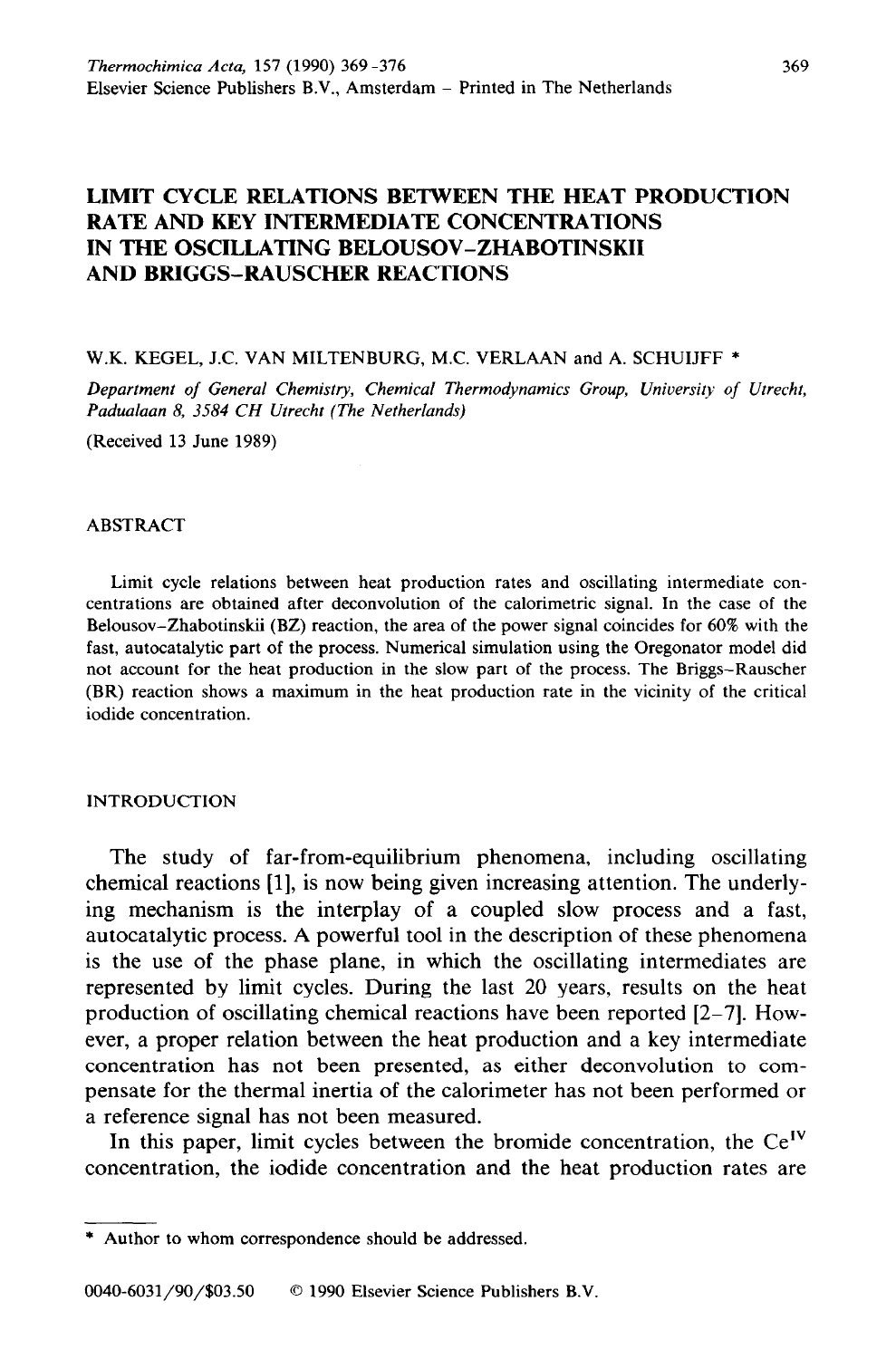presented after dynamic correction of the calorimetric signal. As no simple reaction model has been developed for the Briggs-Rauscher (BR) reaction, numerical simulation was carried out for the Belousov-Zhabotinskii (BZ) reaction.

## **THEORETICAL**

The power generated by a set of reactions is the sum of the reaction rates v multiplied by the reaction enthalpies  $\Delta H$ 

$$
P = (dH/dt) = \sum_{i} v_i \Delta H_i
$$
 (1)

The power signal thus reflects the overall process in a chemical reaction system.

The signal obtained from a device is a convolution of the real physical event and an unwanted device-specific response. In general, the part of interest can be obtained by application of Fourier-transform deconvolution or by dynamic correction. In both cases, the device must be calibrated by studying its response to a well-defined input signal. In this paper, only dynamic correction is performed; the general application of (fast) Fourier transform deconvolution to periodic signals was described in ref. 8. Dynamic correction of a calorimetric output is obtained by

$$
P = \alpha \left[ \theta + (\tau_1 + \tau_2) (d\theta/dt) + \tau_1 \tau_2 (d^2\theta/dt^2) \right]
$$
 (2)

For a clear derivation of eqn. (2), the reader is referred to ref. 9.  $\alpha$  is the heat-exchange coefficient,  $P$  represents the deconvoluted power signal,  $\theta$  is the temperature difference between the calorimeter vessel and its surroundings,  $\tau_1$  is the first time constant, which is equal to the ratio of  $C_p$  and the exchange coefficient with an isothermal bath, and  $\tau_2$  is the second time constant and represents the inhomogeneity of the reaction vessel content.

### **EXPERIMENTAL**

## *BZ reaction*

A reaction vessel with an internal volume of 200 ml was equipped with an NTC thermistor (1 k $\Omega$ ), a calibration resistor (50  $\Omega$ ), an Hg |Hg<sub>2</sub>SO<sub>4</sub> reference electrode (Radiometer type K601), a platinum wire with a diameter of 0.5 mm and a length of 10 mm, and a silver-silver bromide electrode with a diameter of 5 mm and a length of 10 mm. The last was made by coating a silver electrode with silver bromide by electrolysis in a 0.1 M KBr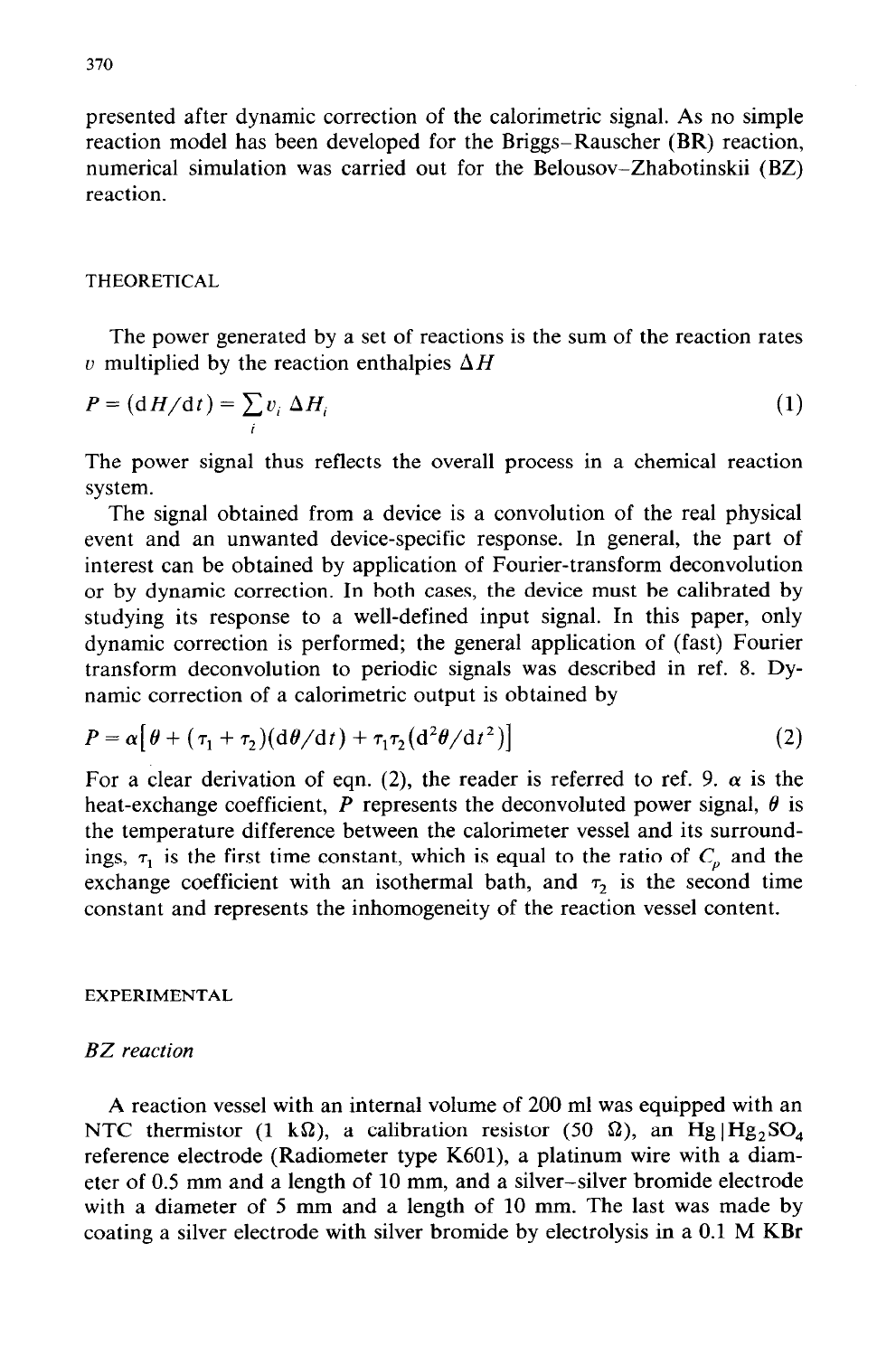solution for 2 min at an anodic current of 5 mA. A Nernst-like behaviour was observed between bromide concentrations of  $10^{-1}$  M and  $10^{-7}$  M and  $Ce^{IV}/Ce^{III}$  ratios between  $10^{-6}$  and 1, although in 1 M sulfuric acid the normal potential of the reference electrode was found to be 0.1 V higher than its value in neutral solutions.

The NTC thermistor was incorporated into a Wheatstone bridge and, like the electrodes, connected to one of the channels of a Keithley 199 scanner-digital voltmeter. The bridge voltage and EMFs could successively be measured between well-defined time intervals by an Olivetti personal computer equipped with an IEEE bus.

The first and second time constants  $\tau_1$  and  $\tau_2$  were obtained by dissipating a known amount of electric energy in the system containing mixtures comparable with the composition of the reaction mixtures. The last threequarters of the response signal was fitted to an exponential function, from which  $\tau_1$  was obtained. Consequently, this function was subtracted from the original signal and the difference was fitted to another exponential function which contains  $\tau_2$ . The reliability of the deconvolution method was controlled using square waves with various frequencies.

The reaction mixture was composed of 1.0 mM Ce<sup>III</sup>-sulphate, 0.25 M malonic acid, 63 mM sodium bromate and 1 M sulfuric acid. All reagents were analytical grade. The volume was 100 ml and the reaction was started by the addition of cerium sulphate. During the experiments, the reaction vessel was immersed in a thermostatic bath at  $25^{\circ}$ C. The starting temperature of the mixture was adjusted so that within a few oscillations a temperature of  $25.0\degree$ C was reached.

## *BR reaction*

The conditions were as described above except for the following differences. As an attempt to measure  $Mn^{2+}$  had not been successful [9], the Pt electrode was removed. A silver-silver iodide electrode was used instead of the bromide analogue. It was prepared by coating a silver electrode with silver iodide by electrolysis in a 0.1 M KI solution for 5 min at an anodic current of 5 mA. Nernst's law was satisfied between iodide concentrations of  $10^{-1}$  M and  $10^{-6}$  M. The reaction was carried out in a mixture containing 6 mM MnSO,, 45 mM malonic acid, 60 mM sodium iodate and 25 mM sulfuric acid. The total volume was 100 ml.

The reaction was started by the addition of the  $MnSO<sub>4</sub>$  solution.

# *Numerical simulation*

For a detailed description of the Oregonator reaction model and its mathematical treatment, the reader is referred to ref. 10. The Oregonator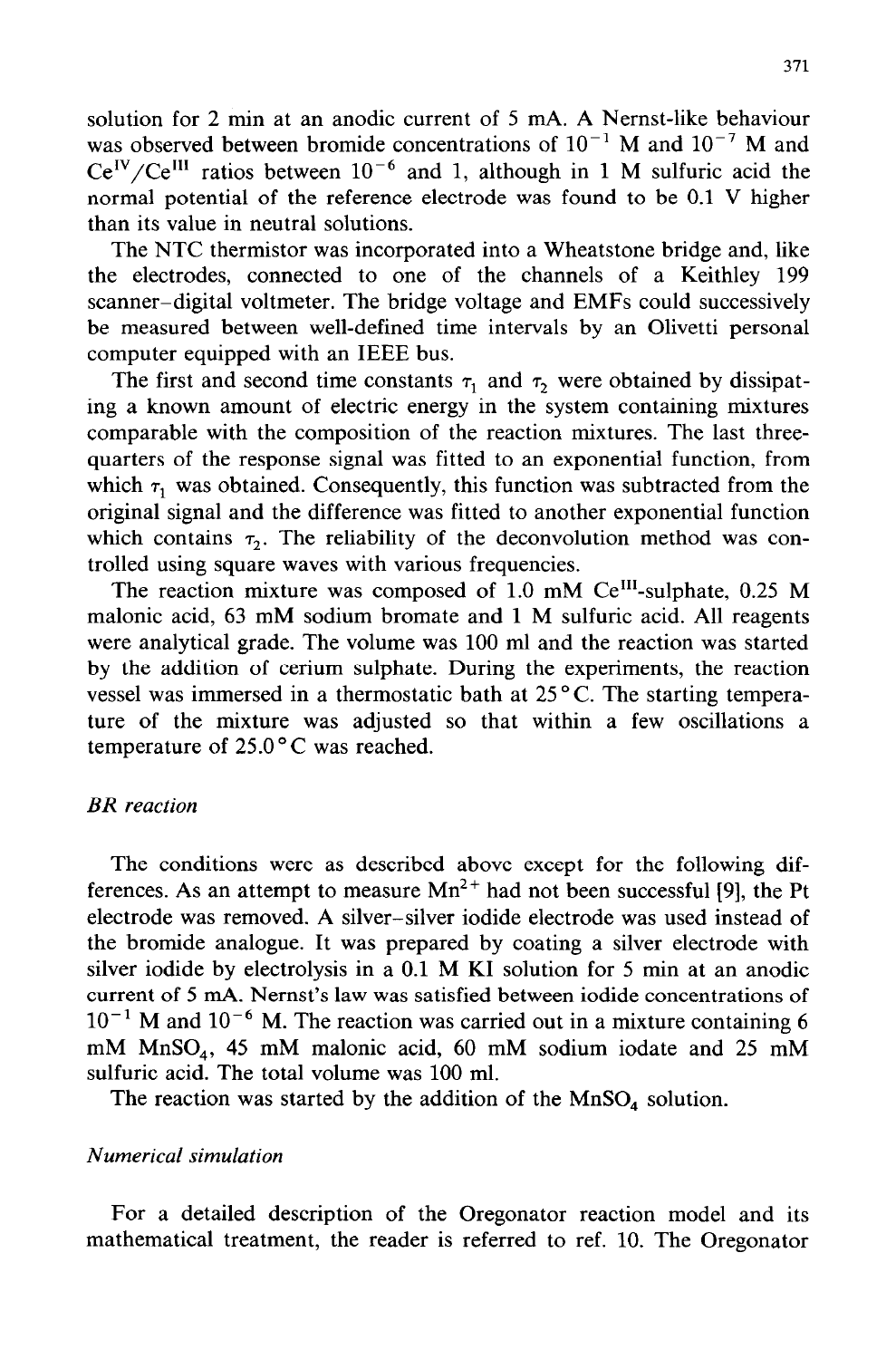reaction scheme is given by

$$
A + Y \to X \tag{3}
$$

$$
X + Y \to P \tag{4}
$$

$$
A + X \rightarrow 2X + Z \tag{5}
$$

$$
2X \to Q \tag{6}
$$

$$
Z \to fY \tag{7}
$$

In which  $X = HBrO<sub>2</sub>$ ,  $Y = Br<sup>-</sup>$ ,  $Z = Ce<sup>IV</sup>$ ,  $A = BrO<sub>3</sub>$ , P and Q are waste products and *f* denotes a stoichiometric parameter.

Simulation was carried out by integrating the following equations

$$
d\alpha/d\tau = s(\eta - \eta\alpha + \alpha - q\alpha^2)
$$
 (8)

$$
d\eta/d\tau = (1/s)(-\eta - \eta\alpha - f\rho)
$$
\n(9)

$$
d\rho/d\tau = w(\alpha - \rho) \tag{10}
$$

which contain only dimensionless variables and constants.  $\alpha$ ,  $\eta$  and  $\rho$  are related to the HBrO<sub>2</sub> concentration, the bromide concentration and the  $Ce^{IV}$ concentration, respectively.  $\tau$  is the dimensionless time and *s*, *w* and *q* are dimensionless rate constants, which were calculated from the revised constants from ref. 11. The integration method was a Runge-Kutta technique and propagation of rounding errors was prevented by varying the increment. The heat production rate was computed by adding the reaction rates times the corresponding reaction enthalpies during the integration. The reaction enthalpies were chosen such that the experimental results were best approached. The calculation time on an Olivetti personal computer was about 20 min for one oscillation cycle.

## **RESULTS**

## *BZ reaction*

The experimental and simulated bulk intermediate concentrations and heat production rate versus time are presented in Figs. la and lb, respectively.

The first and second time constants were  $1 \times 10^4$  s and 7.6 s, respectively. An attempt was made to smooth the data using the noise reduction method of Savitzky and Golay [11,12], but this procedure revealed a highly deformed signal.

As expected from the reaction enthalpies [4] and the reaction rates [13] in this regime, the power signal maximum coincides with the fast, autocatalytic part of the reaction. The reaction enthalpy values adopted for simulation were 0.4 kJ mol<sup>-1</sup>, 100 kJ mol<sup>-1</sup> and 17.2 kJ mol<sup>-1</sup> for the formation of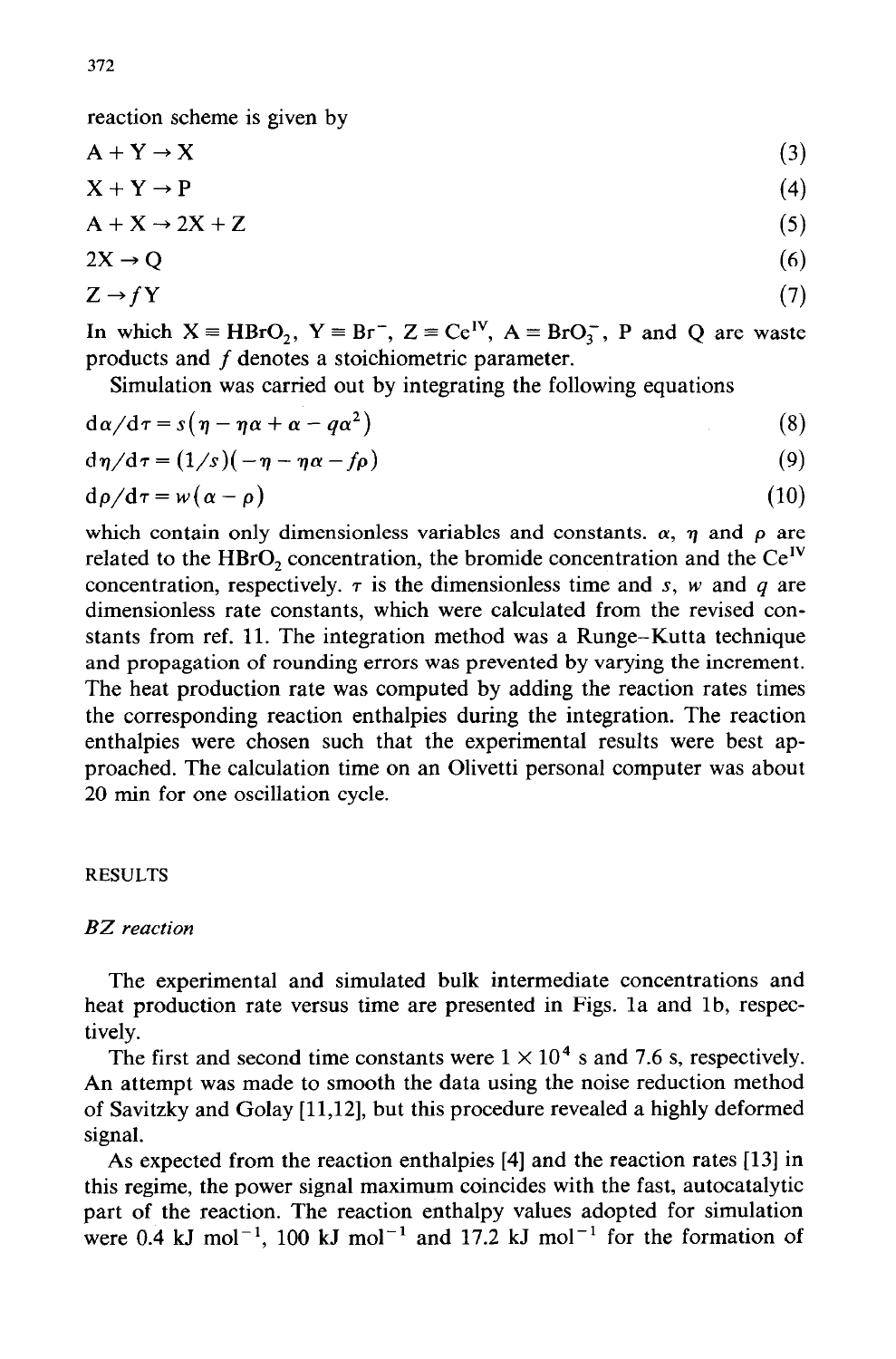

Fig. 1. Experimental (a) and simulated (b)  $log[Br^{-}]$ ,  $log[Ce^{IV}]$  and *P* versus time. All concentrations are in mol  $l^{-1}$  and the power is in W  $l^{-1}$ . In Fig. 1a, the time axis represents **the time after addition of cerium sulphate.** 

intermediates represented by eqns.  $(8)$ ,  $(9)$  and  $(10)$ , respectively. The major difference between experiment and simulation is the heat production rate during the slow part of the process, which is probably caused by slow following reactions. Obviously, the heat released during the increase of  $Ce^{IV}$ and the decrease of  $Br^-$  is much higher than that during the increase in  $HBrO<sub>2</sub>$  in this model. Figure 2 shows the experimental and simulated limit cycles in the log[Br<sup>-</sup>]/P and the log[Ce<sup>IV</sup>]/P phase plane, respectively.



Fig. 2. Limit cycle trajectories of (a) the power  $P$  versus  $log[Br^{-}]$  and (b) the power  $P$  versus  $log[Ce^{IV}]$ . The distance between the indicated points represents a time interval of 1 s. Concentrations are in mol  $1^{-1}$ , power is in W  $1^{-1}$ . Simulation is indicated by dashed lines.

313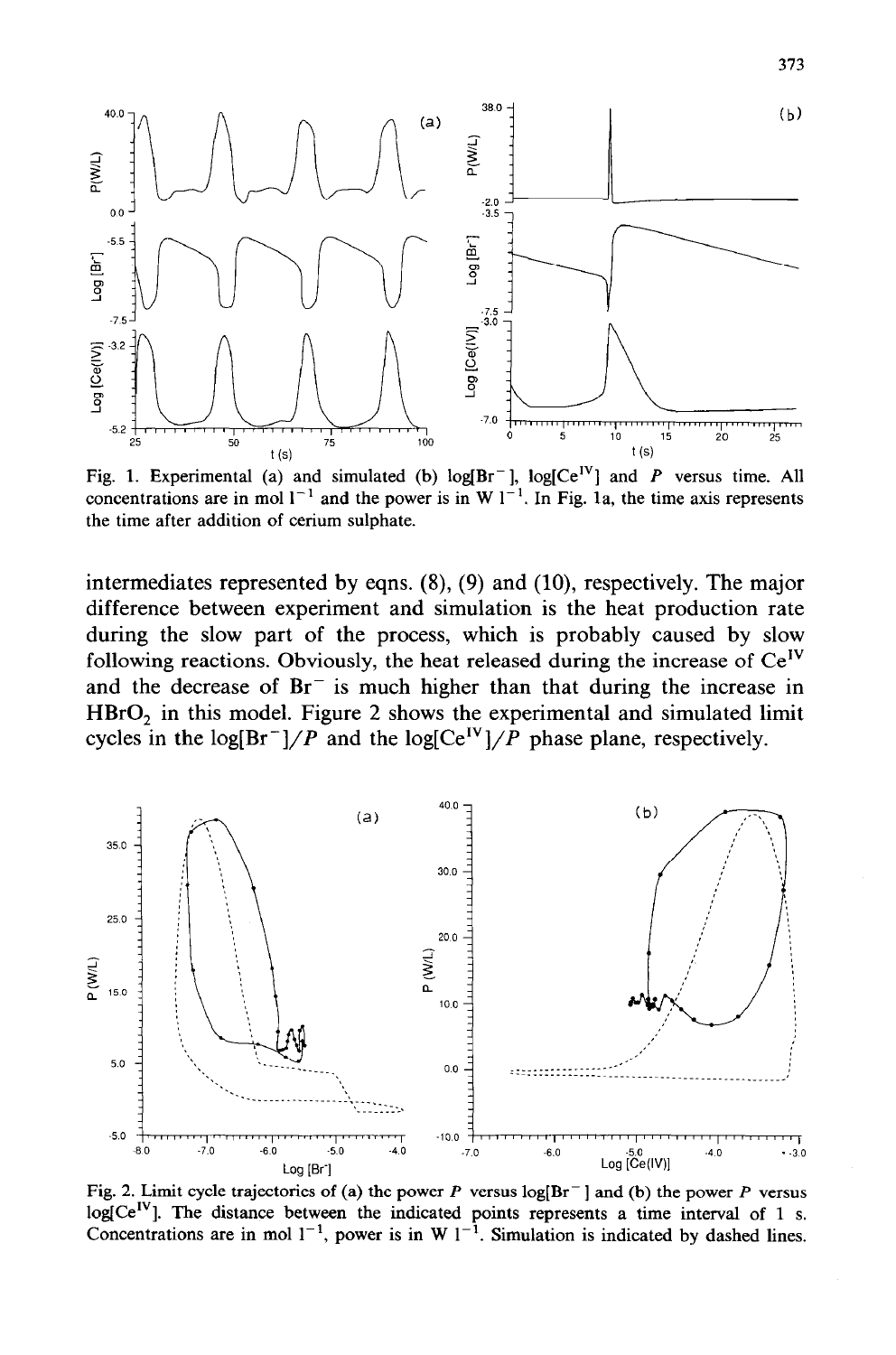To plot two variables in a phase plane it is necessary to know them both at the same time. Therefore, one of the signals was interpolated using cubic splines. This method proved to be valid in the error range of the potentiometric signals. The experimental trajectories were passed through for more than 10 oscillations. It is plausible to assume that in this range the concentrations of the reactants do not alter significantly, a situation roughly comparable with that in a CSTR (continuous flow well-stirred tank reactor), in which the concentrations of reactants are maintained constant. This condition is assumed implicitly in the Oregonator model. The difference between the experimental and calculated limit cycle is very large in the  $log[Ce^{IV}]/P$  plane, which is almost certainly caused by the fact that in the Oregonator model two reactions in which cerium is involved are taken together as one irreversible step [10,13], which is not a very fortunate approximation in this application. The agreement is much better in the  $log[Br^-]/P$  plane, and it is surprising that such a simple reaction model can qualitatively account for a complicated overall effect.

## *BR reaction*

Figure 3 shows the deconvoluted power signal and the bulk iodide concentration versus time. Obviously, the power signal appears in the vicinity of the critical iodide concentration, i.e. the iodide concentration at which the process shifts from the slow to the fast regime. Comparison with the time derivative of some intermediates [14] reveals that the power signal resembles the iodine production rate. It may therefore be concluded that the



Fig. 3. Briggs-Rauscher reaction. Deconvoluted power signal (W  $1^{-1}$ ) and bulk iodide concentration versus time after the start of the reaction.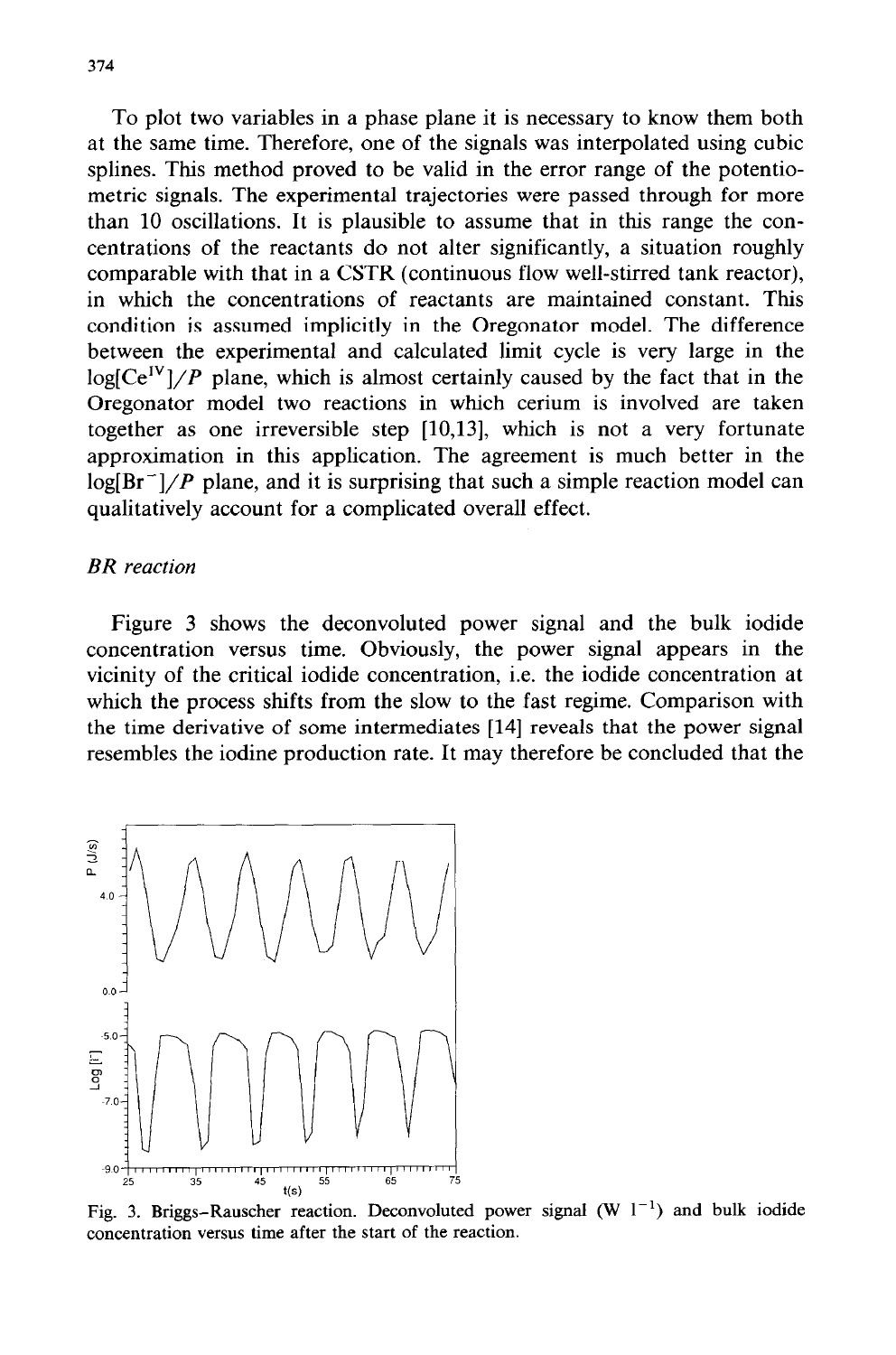

Fig. 4. Limit cycle trajectory of the power *P* versus  $\log(I^{-})$  in the Briggs-Rauscher reaction.

iodine production rate times its reaction enthalpy is a dominant factor in eqn. (1).

In Fig. 4, the limit cycle in the  $log[I^{-1}/P]$  plane is presented. The indicated trajectory was followed for only a few oscillations, so that a CSTR-like situation as in the BZ reaction is rather questionable.

### DISCUSSION

It has been shown that the relation between the heat production rate and comparable key intermediate concentrations, viz. the  $Br^-$  and the  $I^-$  concentrations, vary significantly with the oscillating reaction studied. The power signal is therefore an additional variable which contains valuable information on the overall process in an oscillating chemical reaction system. Certainly, the agreement between theoretical and experimental limit cycles will increase if a reaction model containing more variables is used. Experiments are in preparation in which the reactions are carried out in a CSTR in which the inflow of reactants can be varied.

#### ACKNOWLEDGEMENT

The authors are indebted to G.J. van der Berg for his skillful contribution to the measuring and to Marc Koper for valuable discussions.